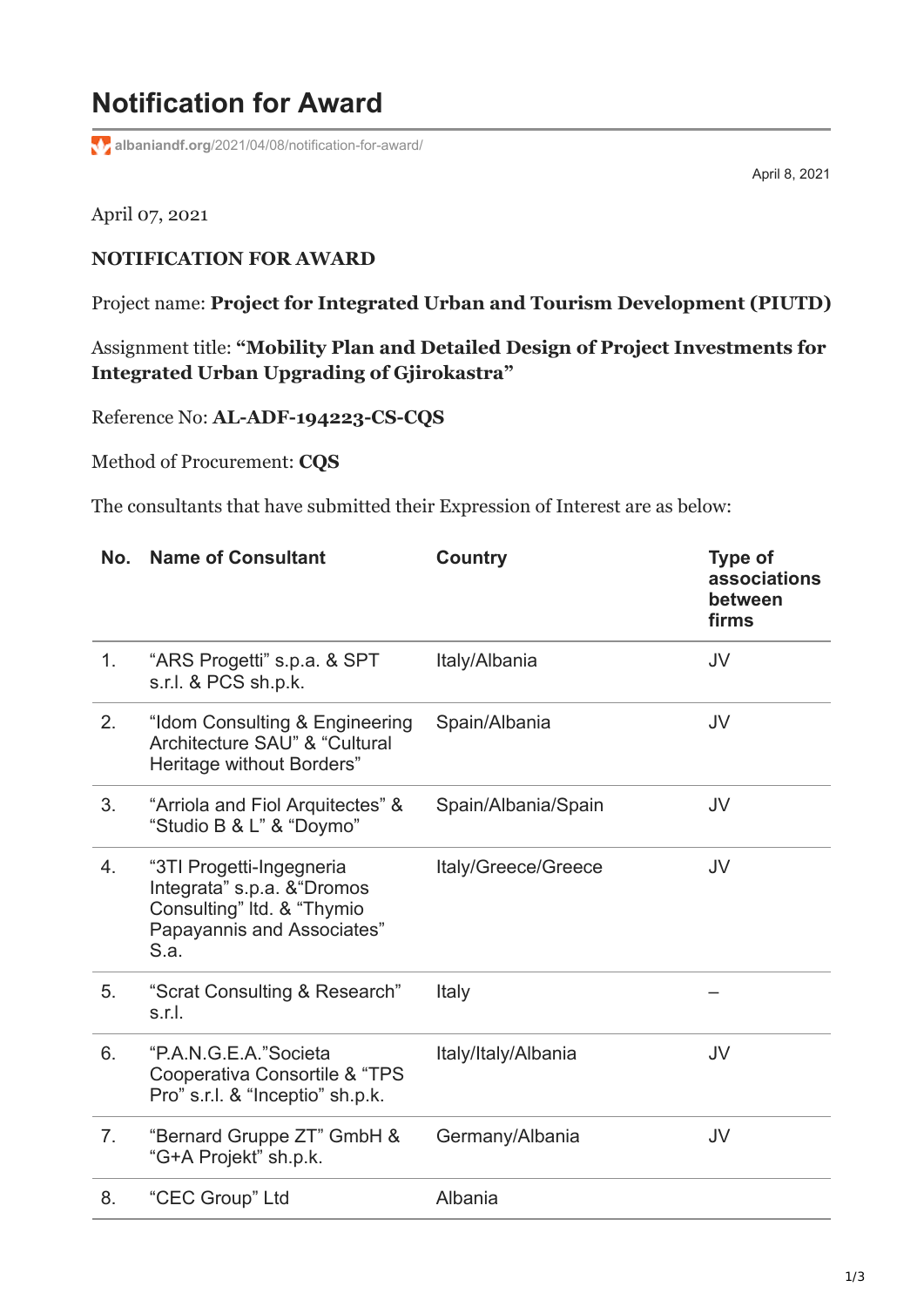| 9.  | Consortium "Corporate<br>Solutions Consulting Limited" in<br>association with "IRD<br>Engineering" & "Acceplan<br>Accessibilidad" & "JOB Project"<br>& "Derbi-E" | UK/Italy/Spain/Albania/Albania | JV |
|-----|------------------------------------------------------------------------------------------------------------------------------------------------------------------|--------------------------------|----|
| 10. | "CPS Infraestructuras Movilidad<br>Y Medio Ambiente" S.L. & "Fred<br>Engineering" s.r.l. & "UNeed.IT"<br>s.r.l.                                                  | Spain/Italy/Italy              | JV |
| 11. | "Arab Consulting Engineers<br>Moharram - Bakhoum (ACE)" &<br><b>Engineering Consulting Group</b><br>(ECG) (Sub-consultant)                                       | Arabia/Albania                 |    |
| 12. | "Dornier Consulting<br>International" GmbH in<br>association with "Ingenuity<br>Consulting Engineers" sh.p.k.                                                    | Germany/Albania                | JV |
| 13. | "Grimshaw Architectes" LLP &<br>"MIC Mobility in Chain" &<br>"Infraplan" sh.p.k.                                                                                 | UK/Italy/Albania               | JV |
| 14. | Consortium "HYDEA" s.p.a.<br>& "TRT Trasporti e Territorio" &<br>"SW Consulting Engineering"                                                                     | Italy/Italy/Italy              | JV |
| 15. | "Momentum Transport<br>Consultancy" Itd & "Infrakonsult"<br>Itd and sub-consultants "Urban<br>SEED" & "Dea Studio"                                               | UK/Albania/Albania/Albania     | JV |
| 16. | "Bogazici Proje Engineering<br>Inc." & "Egis Villes &<br>Transports" & "MC Mobility<br>Consultants"                                                              | Turkey/France/Austria          | JV |
| 17. | "Metropolis" & "Mobycon"                                                                                                                                         | Albania/Netherlands            | JV |
| 18. | "Politecnica Ingegneria ed<br>Architettura Societa<br>Cooperativa" & "Systematica" &<br>"GO2"                                                                    | Spain/Italy/Albania            | JV |
| 19. | "RINA Consulting" s.p.a. & "NET<br>Group" & "Instituti i Politikave<br>Publike dhe Private" &<br>"Planarch" s.r.l                                                | Italy/Albania/Albania/ Italy   | JV |
| 20. | "RPA" s.r.l. & "SEED Consulting"<br>sh.p.k.                                                                                                                      | Italy/Albania                  | JV |